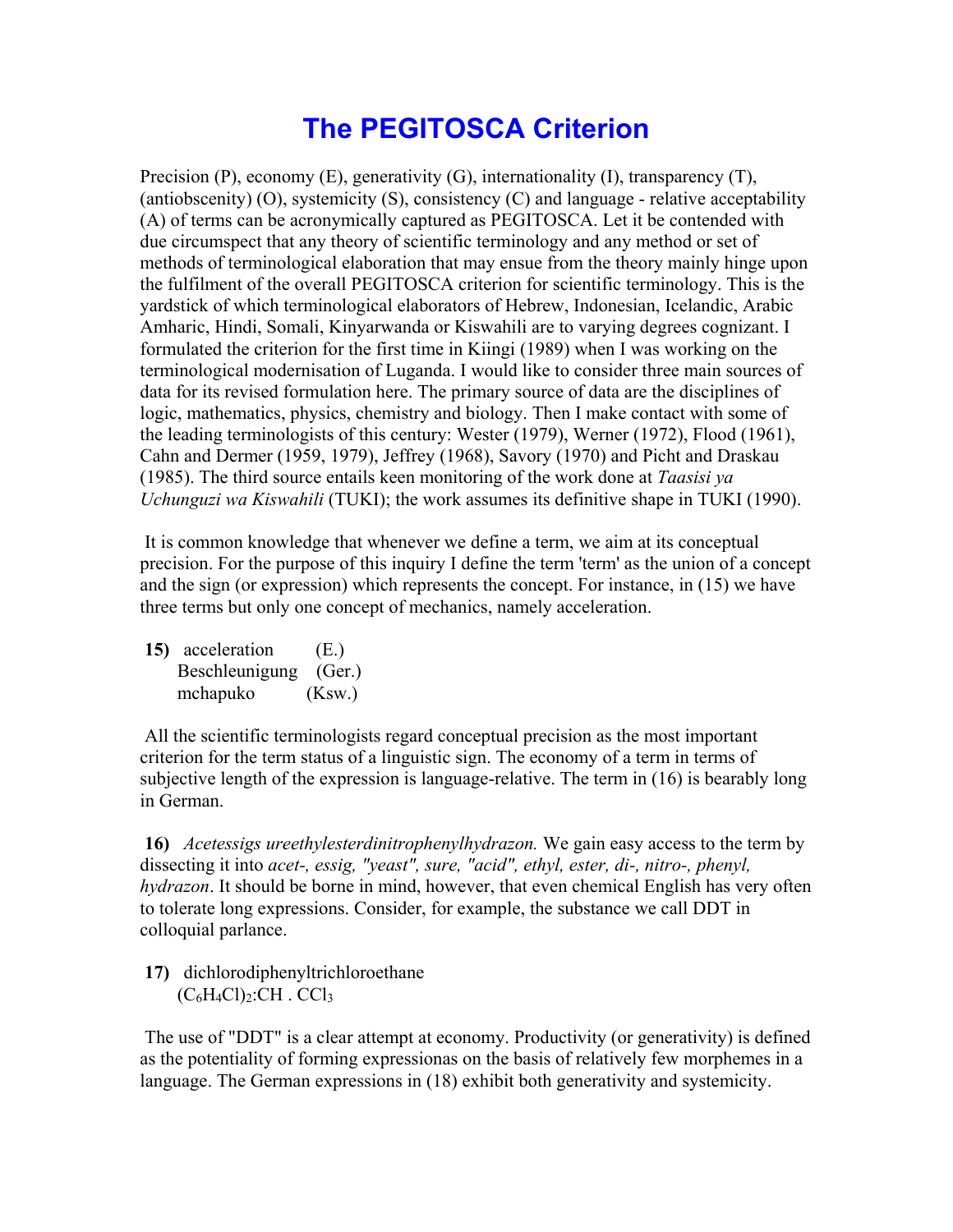| 18) Telefon Fernsprecher     | "telephone"              |
|------------------------------|--------------------------|
| telefonieren fernsprechen    | "to telephone"           |
| <b>Telefonat Ferngesprch</b> | "telephone conversation" |
| Telefonist                   | "telephone operator"     |
| telefonisch                  | "by telephone"           |
| Telefonie                    | "telephony",             |
| where tele- fern- "far".     |                          |

By recasting (15) as (19)

## **19)**  $d^2 r/dt^2 = a$

we invoke the subcriterion of internationality. It is important to differentiate between Eurocentric and global internationality. Statement (19) conforms to a global convention among mathematical physicists, for the symbolic usage is independent of the natural language of a given physicist. Eurocentric internationality is not necessarily identical to global internationality as (20) clearly reveals.

**20)** hydrogen H Wasserstoff H (Ger.) Oxygen O Sauerstoff O (Ger.) Lead Pb Blei Pb (Ger.)

The names for the three chemical elements in (20) are not globally international, although their symbols are. The German terms Wasserstoff "water stuff" and Sauerstoff "acidic stuff " are far more transparent in German LGP than hydrogen and oxygen. Failure to distinguish Eurocentric from global internationality has led to unnecessary compromising of transparency of modernised Indonesian. Alisjahbana, probably the undisputed architect of scientific Indonesian, reports and opines:

*Modern European languages are already to a very high degree a unity, since the essential scientific economic, technological and to a certain extent also to the other modern terms expressing the same modern concepts, in most cases use words based on the same Greco-Latin words. In the development of the new modern languages of Asia and Africa, thus also of the Indonesian and Malaysian language which followed a parallel course of vigorous anti-Western nationalism, there was and is a tendency to avoid international words. In the coining of the Indonesian modern terms during the Japanese occupation in Indonesia, for example, the preference in the determination of Indonesian modern terms was as follows:*

*First to look for an existing Indonesian word; if there was no adequate Indonesian word for that concept a search should be made in the various local*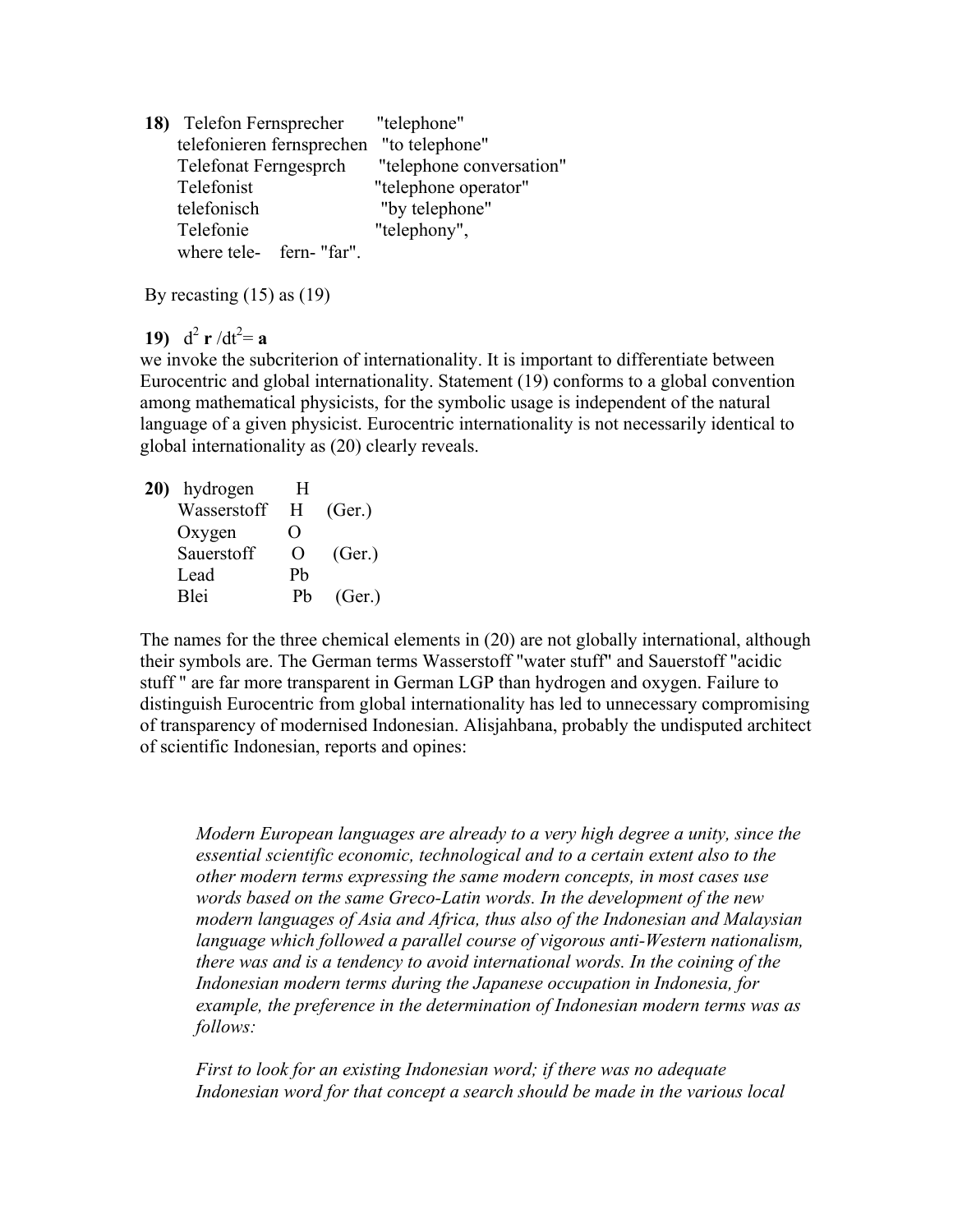languages. If there was also no fitting word in local languages either, an attempt *would be made to find an Asian word. The internationally used terms came last. Fortunately in the deliberations at that time this rule was never applied literally. But on the whole there were three tendencies discernible: a preference for Sanskrit words from the side of the Javanese whose culture has been deeply influenced by India, for Arabic words from the Muslim side and for international words mostly based on Greco-Latin from the modernised younger groups.*

*On the assumption that science, technology and economics are based on universal concepts and that the world has become more and more a unity because of the modern system of transportation and communication, the most logical and efficient decision in the determination of modern terms should, of course, be the choice of international words, mostly based on Greco-Latin. In the context of the controversy of East and West during the last [sic] century, however, this decision is not a pleasant one for many Asians and Africans. But viewed from a long range, closer co-operation in the modern world for scientific, economic and technological progress and other common interests, it is the best decision. There is very little that Sanskrit and the Arabic language can contribute to twentieth century scientific, technological terminology.*

Alisjahbana (1976: 28)

If Alisjahbana takes the view that transparent Indonesian terms should be jettisoned or not coined on a large scale, then he has to reckon with a situation in which scientific Indonesian will be as unintelligible to "ordinary" Indonesian speakers as scientific English is to "ordinary" English speakers. An optimised solution to his problem could be to emulate Germans by ensuring a two-track lexicon consisting of native and foreign words (Fremdw<sup>-</sup>rter) as the list in (21) shows.

| 21) | native German                                                  | "foreign" German     | English                                                                  |
|-----|----------------------------------------------------------------|----------------------|--------------------------------------------------------------------------|
|     | berschallgeschwindig-                                          |                      |                                                                          |
|     | keit<br>Fachausdruck<br>Strahlung<br>Umstand                   | Terminus             | "supersonic speed"<br>"term"<br>"radiation"<br>"circumstance"            |
|     | Schwingung<br>Zerfallsgesetz                                   | Vibration            | "vibration"<br>"law of decay"                                            |
|     | Zerlegung<br>Zustandsgleichung<br>Widerspruch<br>Gegenbeispiel | Analyse              | "analysis"<br>"equation of state"<br>"contradiction"<br>"counterexample" |
|     | Bedeutungslehre<br>Lautlehre                                   | Semantik<br>Phonetik | "semantics"<br>"phonetics"                                               |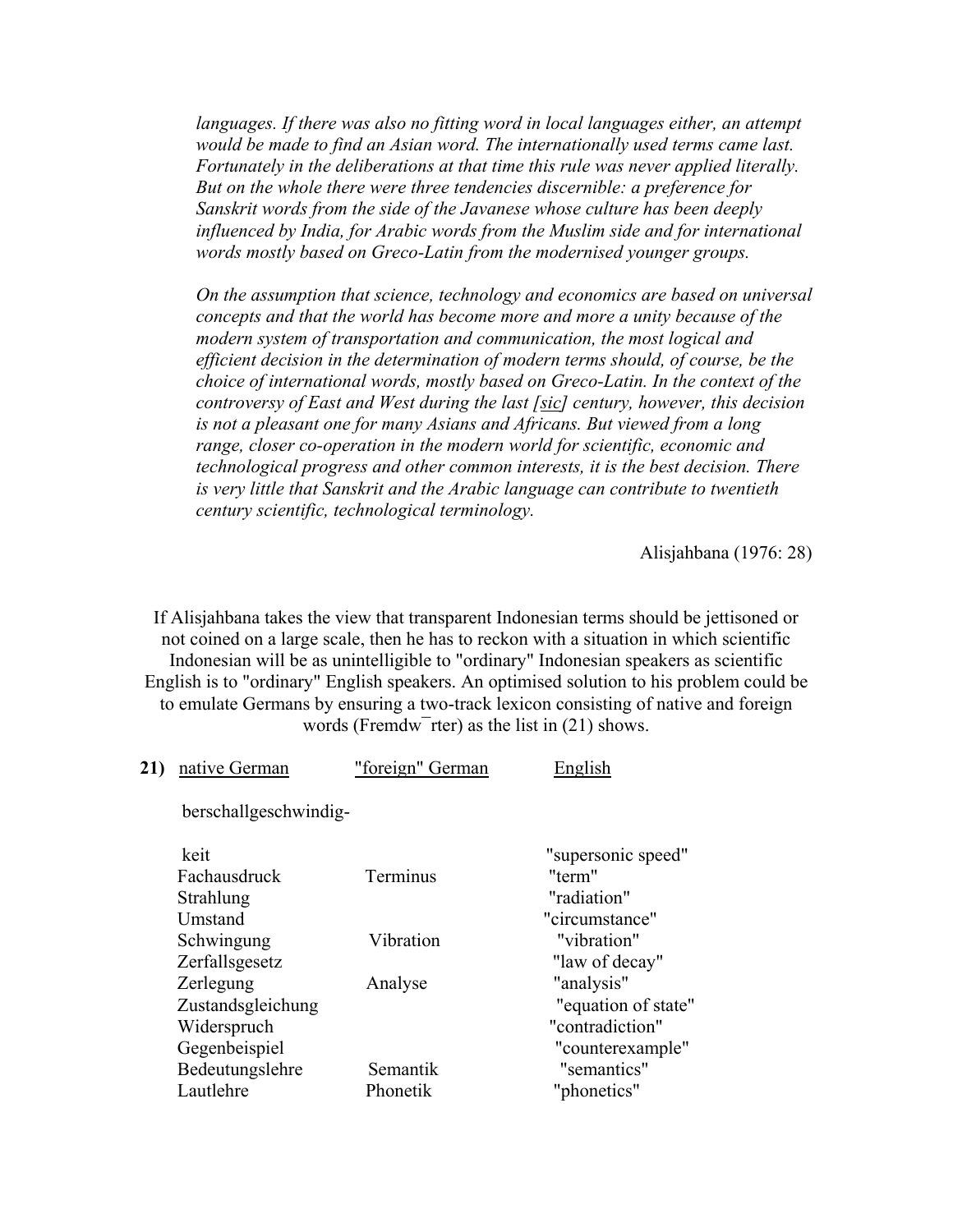| erzeugen                   | generieren        | "generate"                |
|----------------------------|-------------------|---------------------------|
| <b>Briefwechsel</b>        | Korrespondenz     | "correspondence"          |
| bermensch                  |                   | "superman"                |
| erdkundlich                | geographisch      | "geographical"            |
|                            |                   |                           |
| Volkswirtschaftslehre      | National konomie  | "national economics"      |
| V <sup>I</sup> kerkunde    | Ethnologie        | "ethnology"               |
| Fernrohr                   | Teleskop          | "telescope"               |
| Feuchtigkeit               |                   | "humidity"                |
| Fliehkraft                 | Zentrifugalkraft  | "centrifugal force"       |
| Gleichung                  |                   | "equation"                |
| Grenzwert                  | Limes             | "limit[ing]value"         |
| Halbleiter                 |                   | "semiconductor"           |
| Wissenschaftler            |                   | "scientist"               |
| Sonnenfinsternis           |                   | "solar eclipse"           |
| Halbkugel                  | Hemisphere        | "hemisphere"              |
| Halbinsel                  |                   | "peninsula"               |
| Fernsehen                  |                   | "television"              |
| Frauenheilkunde            | Gynäkologie       | "gynaecology"             |
| Luftfahrt                  |                   | "aviation"                |
| Mengenlehre                |                   | "set theory"              |
| Himmelsk <sup>-</sup> rper |                   | "celestial body"          |
| Salzbildner                | Halogen           | "halogen"                 |
| Lehrsatz                   | Theorem           | "theorem"                 |
| Kreftevieleck              |                   | "force polygon"           |
| Strom                      |                   | "current"                 |
| Kernspaltung               |                   | "nuclear fission"         |
| Schwere                    | Gravitation       | "gravitation"             |
| Kernladungszahl            |                   | "atomic number"           |
| Reibungszahl               |                   | "coefficient of friction" |
| <b>Beiwert</b>             | Koeffizient       | "coefficient"             |
| Brechungsgesetz            |                   | "law of refraction"       |
| Widerstand                 |                   | "resistance"              |
| Ableitung                  |                   | "derivation"              |
| Drall                      |                   | "rotational impulse"      |
| Gattung                    | Genus             | "genus"                   |
| Art                        | Spezies           | "species"                 |
| <b>Druck</b>               |                   | "pressure"                |
| Durchmesser                |                   | "diameter"                |
| Beziehung                  | Relation          | "relation"                |
| gerichtlich                | forensisch        | "forensic"                |
| Abstammungslehre           | Evolutionstheorie | "theory of evolution"     |
| urs‹chlich                 | kausal            | "causal"                  |
| Bücherei                   | <b>Bibliothek</b> | "library"                 |
| <b>Stamm</b>               |                   | "phylum"                  |
| Volksherrschaft            | Demokratie        | "democracy"               |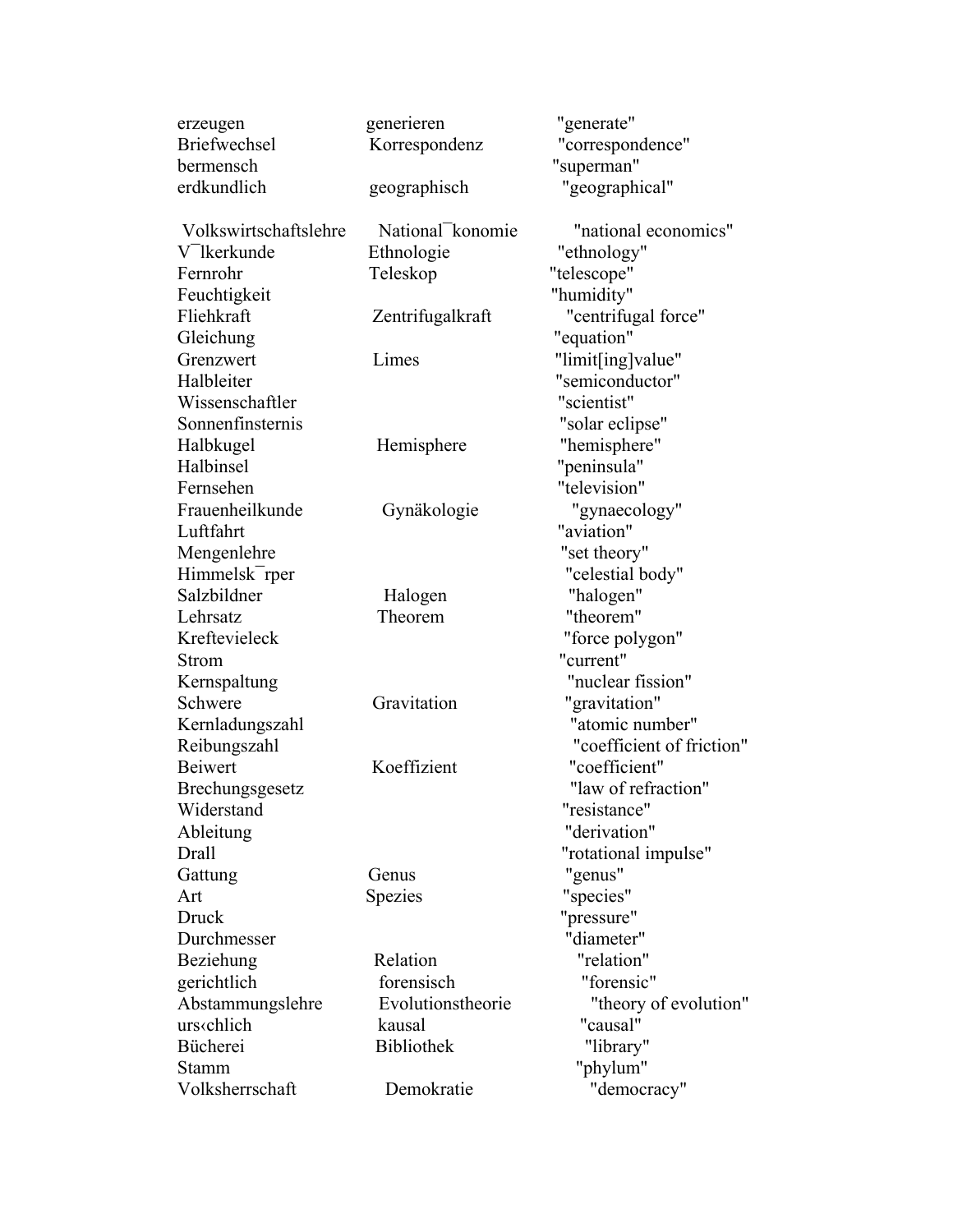| Werkzeug                | Instrument                  | "instrument"             |
|-------------------------|-----------------------------|--------------------------|
| Scheinwissenschaft      |                             |                          |
| Pseudowissenschaft      |                             | "pseudoscience"          |
| Gelenkentzuendung       | Arthritis                   | "arthritis"              |
| Ursprache               |                             | "proto-language"         |
| Sprachwissenschaft      | Linguistik                  | "linguistics"            |
| Entsalzungsanlage       |                             | "desalination plant"     |
| W <sup>-</sup> rterbuch |                             | "dictionary"             |
| Sure                    |                             | "acid"                   |
| <b>Blutarmut</b>        | Anemie                      | "anaemia"                |
| Kohlenstoff             |                             | 'carbon'                 |
| Stickstoff              |                             | 'nitrogen'               |
| Rundfunk                | Radio                       | 'radio'                  |
| $\mathrm{bestm}$ glich  | Optimal                     | 'optimal'                |
| Forderung               | Axiom                       | 'axiom'                  |
| Volksversammlung        | Parlament                   | 'parliament'             |
| Ausschuss               | Komitee                     | 'committee'              |
| Rechnung                | Kalk·l                      | 'calculus'               |
| Hafigkeit               | Frequenz                    | 'frequency'              |
| Reihe                   | Serie                       | 'series'                 |
| Vergleichend            | Komparativ                  | 'comparative'            |
| Teilchen                | Partikel                    | 'particle'               |
| verneinung              | Negation                    | 'negation'               |
| Vorbild                 | Modell                      | 'model'                  |
| Sprachlehre             | Grammatik                   | 'grammar'                |
| Winkel                  |                             | 'angle'                  |
| Wertigkeit              | Valenz                      | 'valency'                |
| gleichwertig            | equivalent                  | 'equivalent'             |
| Widerspruchsfreiheit    | Konsistenz                  | 'consistency'            |
| Grundsatz               | Prinzip                     | 'principle'              |
| Aussage                 | Proposition                 | 'proposition'            |
| Voraussetzung           | Premisse                    | 'premise'                |
| Geschwindigkeitsmesser  | Tachometer                  | 'speedometer'            |
| Waagerecht              | Horizontal                  | 'horizontal'             |
| senkkrecht              | Vertikal                    | 'vertical'               |
| Bewegungsgrie           |                             | 'momentum'               |
| Erkenntnislehre         | Epistemologie               | 'epistemology'           |
| Wiedergeburt            | Renaissance                 | 'renaissance'            |
| Erscheinung             | Phenomen                    |                          |
| Versuch                 |                             | 'phenomenon'             |
| Sternwarte              | Experiment<br>Observatorium | 'experiment'             |
|                         |                             | 'observatory'            |
| Wetterkunde             | Meteorologie                | 'meteorology'            |
| Krankheitszeichen       | Symptom                     | 'symptom'                |
| Maschinenbau            |                             | 'mechanical engineering' |
| Erdneuzeit              | Kenozoikum                  | 'Cenozoic<br>(Era)'      |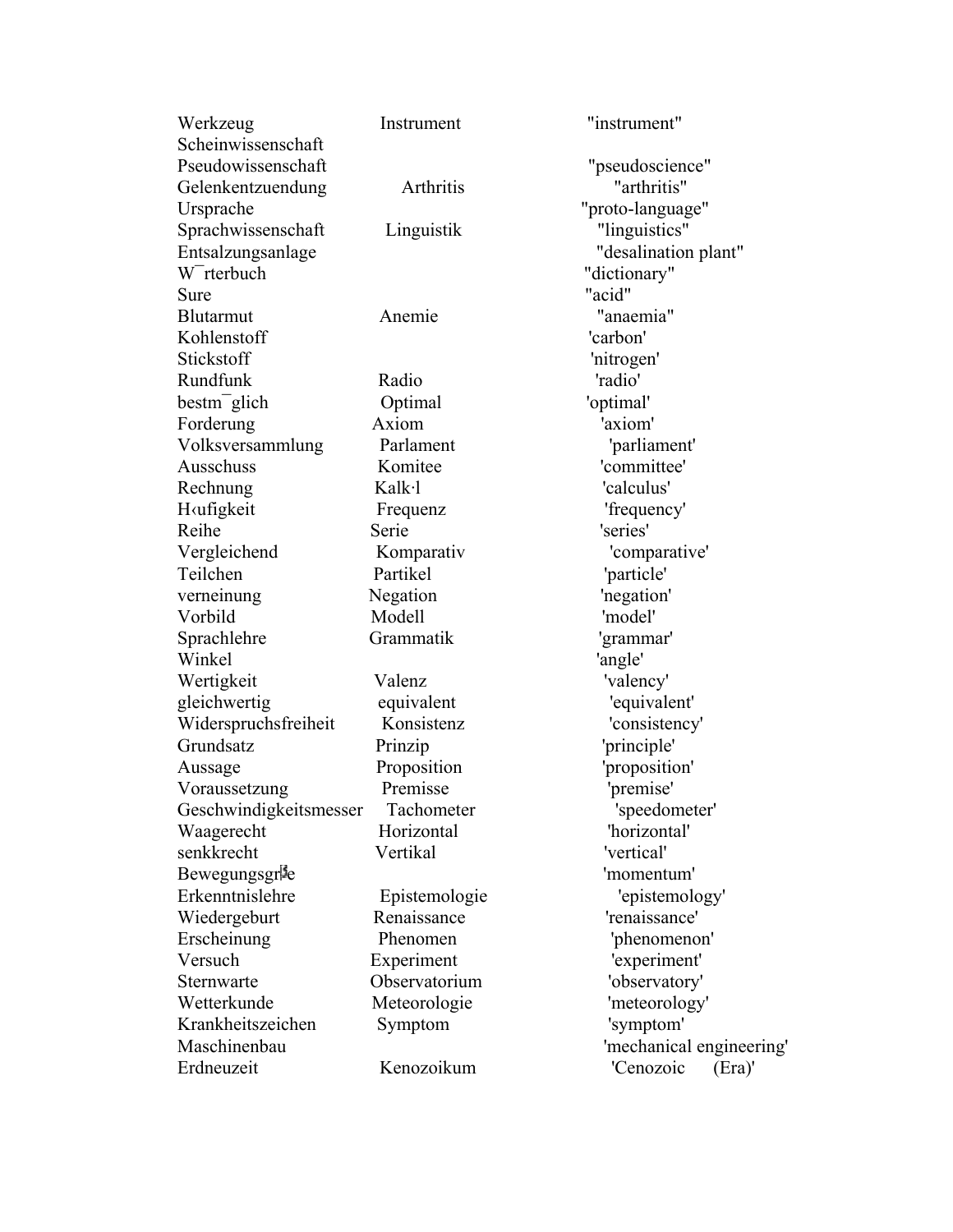| Erdmittelalter | Mesozoikum  | 'Mesozoic         | (Era)' |
|----------------|-------------|-------------------|--------|
| Erdaltertum    | Paleozoikum | 'Paleozoic (Era)' |        |

What should be clearly noted here is that although German uses and is compelled to use Eurocentric terms like *Atom, Mathematik, Geometrie, Topologie, Literatur, Physik, Nitrat, Karbonat and Elektron,* there is a conspicuous predilection for terms based on its native lexical stock. If the concept *Unsch‹rfebeziehung* created by the German-speaking physicist Schr¯dinger was to be rendered later into English as the *uncertainty relation* (we take note of the Latin roots), the English term did not attain more precision and global internationality. It did, however, achieve Eurocentric internationality.

Picht and Draskau (1985: 116-7) offer a catalogue of criteria for terminology by recommending that an ideal term

- (a) must be well-motivated [T]
- (b) should be systematic [S]
- (c) must accord with the syntactic rules of the language [A]
- (d) must be potentially productive [G]
- (e) must avoid pleonasm [E]
- (f) should not contain superfluous elements [E]
- (g) should be as short as possible without adversely affecting its clarity [E]
- (h) should preferably not have synonymous, homonymous nor polysemous terms [P]
- (i) should preferably not present orthographical or morphological variations. [C]

They conclude their catalogue of criteria by asserting:

*Every one of these rules and norms is founded upon observation and investigation. Their practical value is not under discussion, however, it should be remembered that they are not all applicable at once or in all possible combinations. In creating, analysing or evaluating a term, these recommendations should be borne in mind, and a pragmatic and realistic decision reached, which take account of:*

 *- sociolinguistic factors which determine a possible rebuff for the user; [A] - consideration of the difficulties and advantages connected with the revision of a terminology which,*

 *though defective, is well-established; [A] - the degree of "internationalness" [I]*

Picht & Draskau [ibid.]

They insist on the word order in the language exemplified by them according to (22); and criticise inconsistency according to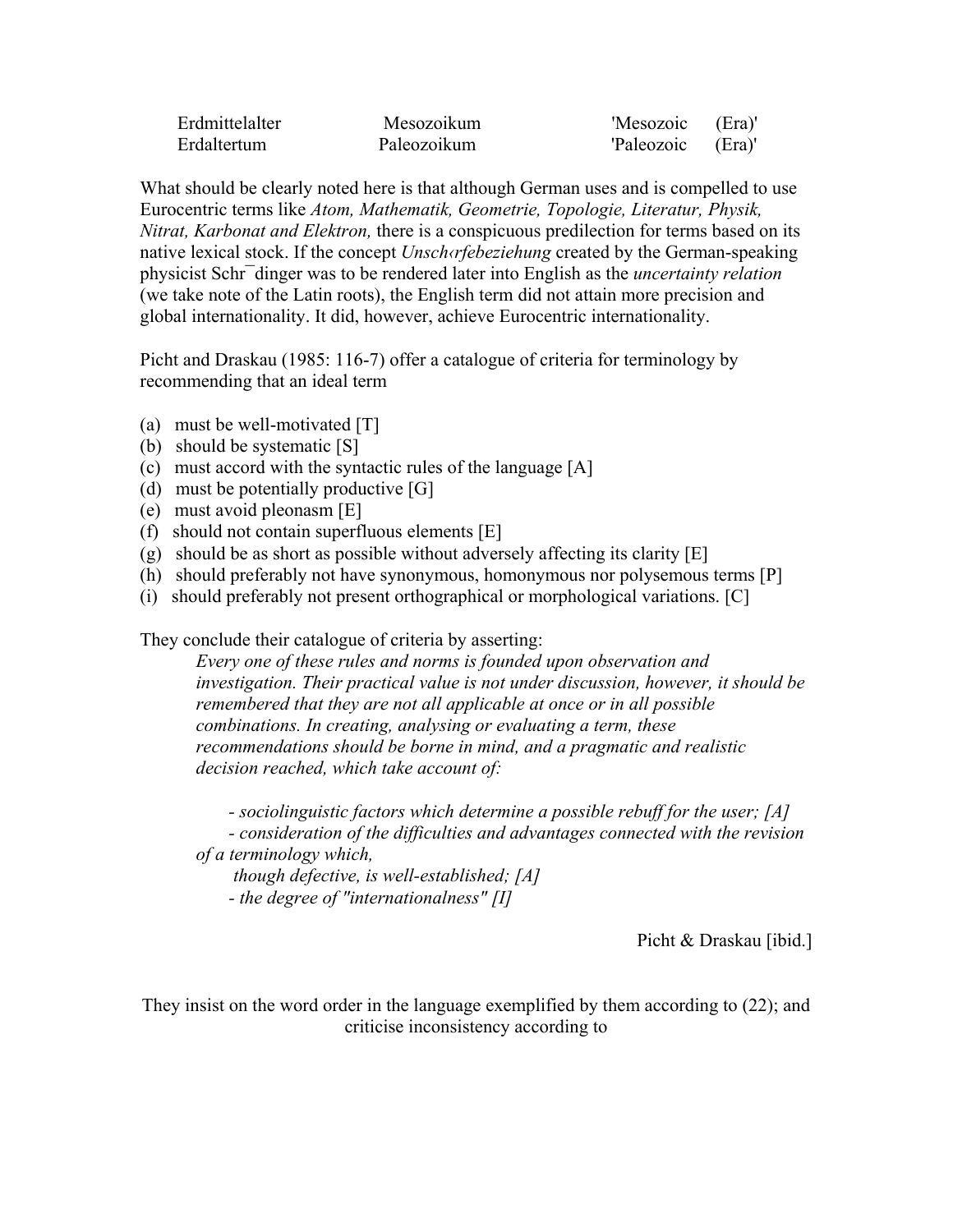| 22) Dieselmotor | Ger.         |
|-----------------|--------------|
| moteur Diesel   | $\mathbf{F}$ |
| diesel engine   | E.           |

| 23) labour | labor   |
|------------|---------|
| centre     | center  |
| theatre    | theater |

In the course of monitoring problems of the terminological modernisation of Kiswahili , I realise that the subcriterion of acceptability should be analysed into nine infracriteria: purpose, receptor-friendliness, ecology, social system, cutural system, language, antecedence, style and speech-act. Let me show how we gain access to these infracriteria by posing relevant questions in the order of presentation.

- (a) What is the purpose of introducing the terminology?
- (b) Is the terminology suitable for the receptor group being targeted?
- (c) Are we discoursing on animals, plants and land features familiar to the receptors?
- (d) Can we relate our terminology to the social system of the receptors?
- (e) Do we take the cultural system of the receptors into account?
- (f) Do we take the phonological, morphological and syntactical structure of the receptor language as sacrosanct?
- (g) Is a trend in expression formation or assimilation already manifest in the receptor language?

(h) Is the style of the texts in which the terminology is to feature formal, informal polite or familiar?

(i) Is a given term appropriate in the execution of illocutionary and perlocutionary acts?

I surmise that my presentation of the PEGITOSCA Criterion could erroneously be construed as a proposed theory of scientific terminology. It is rather a mere but pivotal component of my theory of scientific terminology that I advance in Chapter II.

My theory is formalised on the basis of axioms, basic and defined concepts. The PEGITOSCA Criterion relates the calculus of the formalised theory to the real world of terms. It is therefore, what a philosopher of science calls a bridging rule. The Criterion, by itself, does not lead the terminologist to an expression. It is, rather, a yardstick for the terminologicality of the expression previously generated or found. I now submit that an expression for term status in whatever language fulfills the criterion such that  $E = \oint (P, E, G, I, T, O, S, C) + \Psi (A),$ 

Where f and y are functions, is maximised as the degree of terminologicality t. For the subcriterion A, I coin another well-motivated acronym so that  $_{\mathbb{E}} = \phi(P, E, ..., S, C) + \psi(p, r, e, s, c, l, a, s, * a^*),$ 

I now assign discrete values to the terminological factors as Follows:

 $P = p = r = l = 13$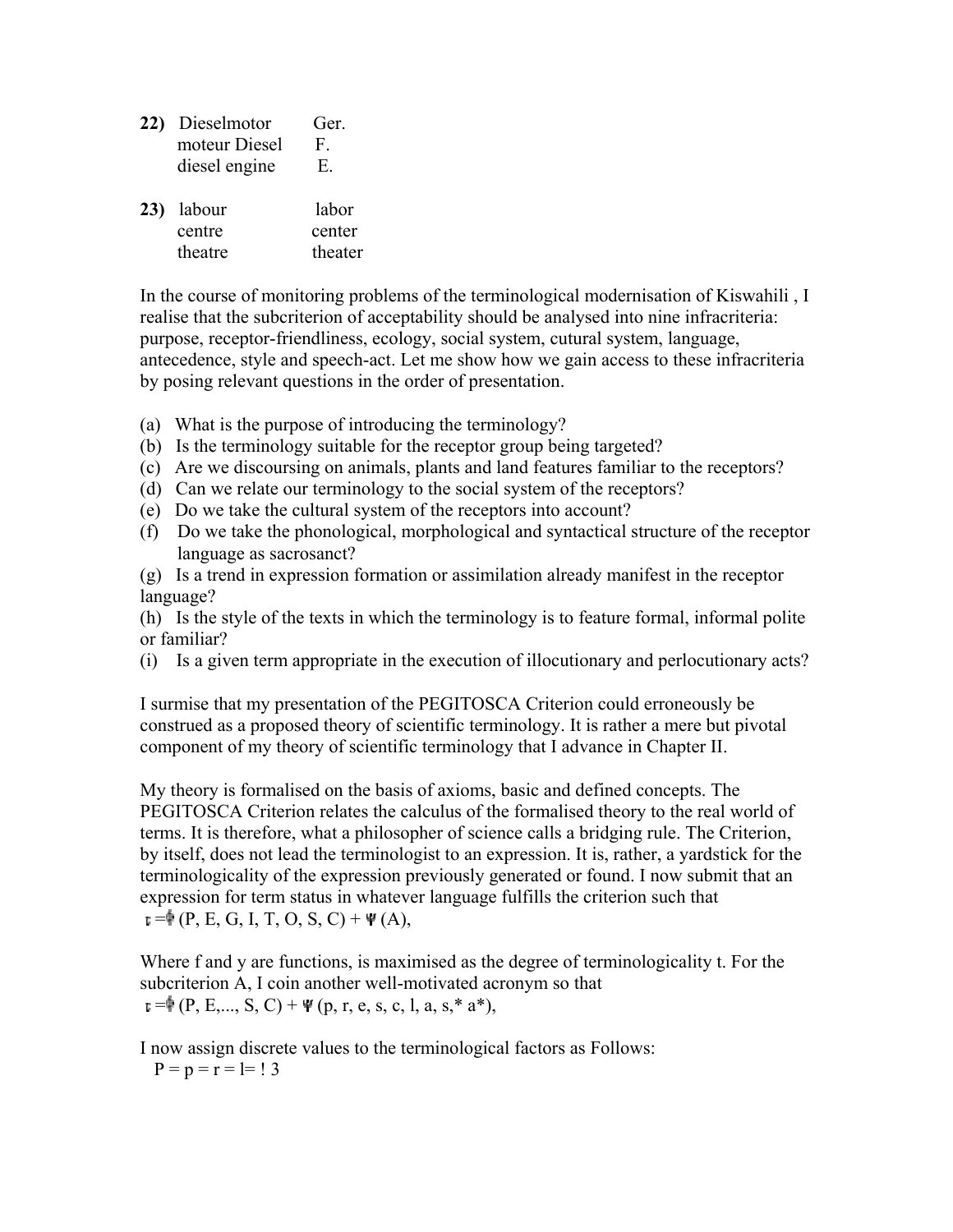$E = G = I = S = C = a = 12$  $T = 0 = e = s = c = s^* = a^* = 11$ 

I stipulate that in logic, mathematics, physics, chemistry, biology and medical science the subcriteria precision, economy and generativity be obligatory. Internationality and systematicity should be additionally mandatory in physics, chemistry, biology and medical science.

I conclude this Section with a review of the *Kamusi Sanifu ya Biolojia, Fizikia na Kemia*  published in TUKI (1990). The *Kamusi* is an alphabetically arranged unidirectional (English-Kiswahili) dictionary encompassing about 4,000 entries. It will be reviewed by reconstructing the structure of an entry article and the style manual for its compilers. Subsequently, the PEGITOSCA criterion will be applied to a cross-section of entries with a view of determining serious violations of the criteria for scientific terminology.

Should it emerge from the discussion that the target group for the *Kamusi* is not ascertainable, and that the G, T ,O ,C, and A were grossly violated while the too frequent kiswahilisation of English terms apparently accommodates the criteria P, E, I and S, then the inescapable conclusion will be that the *Kamusi* is in need of a radical overhaul.

In order to reconstruct the style manual used in the compilation and writing of the *Kamusi*, we first profitably exhibit two typical entries and then traverse the *Kamusi* searching additional elements of the style manual.

- 1. Pesticide n kiuavisumbufu (vi-): kitu kinochoua visumbufu, aghalabu dawa. Viuavisumbufuvu vyaweza kuwa viuawadudu, viuamagugu viuakarina,viuakonokono, viuapanya, viuandege, viuakuvu, viuaminyoo, n.k. [Kem]
- 2. Planck's constant (h) n kibaki planki (h): namba ya uwiano kati ya uwiano kati ya fotoni na marudio ya nuru. Ina thamani ya 6.63 x 10-34 Js [Fiz].

It clearly emerges that a typical entry article manifests the general components:

- (a) the English entry term.
- (b) a symbol or abbreviation e.g. h (Planck's Constant)
- (c) The lexical category of (a) e.g. n (noun)
- (d) The Kiswahili equivalent
- (e) the plural form of (d) e.g. vi-in  $(1)$
- (f) a definition of (d) in Kiswahili
- (g) a field label [Bio] for Biology

[Kem] for Chemistry

[Fiz] for Physics.

It may well be conceded that the above-reconstructed general structure of an entry article is adequate for users who are already competent in mainstream English and Kiswahili such that, for instance, issues of pronunciation and etymology are rendered redundant.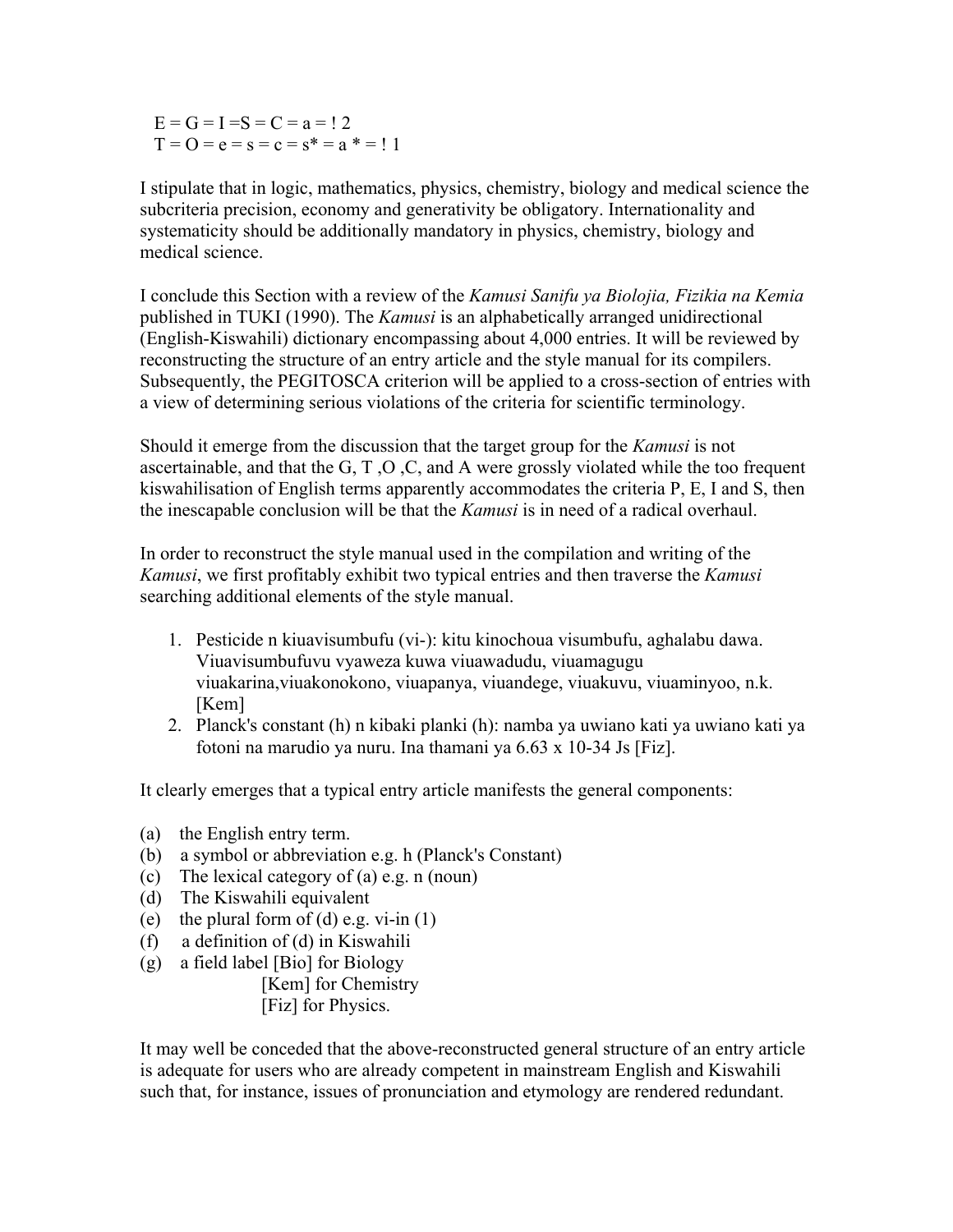Nevertheless, there are lexicographical inadequacies, three of which should be specifically recorded.

First, abbreviations like ATP, DNA, TNT (see pp.3 and 167) are introduced in their pertinent articles but do not themselves feature as entries. Note, however, that RNA, EMF, EMU, STP, ESU and NTP are not only introduced under their relevant entries but they, in turn, are also entries. Secondly, although affixes and affixoids like *kilo-, giga-, nano-, milli-, trans-* and *phyto-* are included, it is outright inexplicable to exclude all generative suffixes and suffixoids and to ignore one of the most generative morphemes in physics: *electr (o)-.*

Thirdly, and the most unfortunate of all, apart from lists of abbreviations and symbols on pp. viii and ix [under *Maelezo kwa Mtumiaji* "Using the Dictionary"] and the *Jedwali la Elementi* "A Table of [Chemical] Elements", the following staple series entries in any natural scientific pedagogical dictionary of reasonable format are totally missing:

- (a) the periodic table of chemical elements
- (b) the Greek alphabet
- (c) the SI units and symbols
- (d) the biological nomenclature
- (e) important constants and standards (with their symbols and values in SI units)
- (f) the chemical nomenclature
- (g) the solar system.

I anticipate and appreciate the endeavour on the part of the *Kamusi* compilers to economise dictionary space and thus keep production costs to a minimum. That state-ofaffairs notwithstanding, it is hardly pretentious to pose the question: for whom was the *Kamusi* prepared? Concomitant with this question is the question whether the PEGITOSCA criterion for terminology has been fulfilled.

The work of a terminologist, consists in optimising the two functions  $\Psi$  and  $\Psi$  while bearing in mind how a certain given subscriterion may militate against another subcriterion or infracriterion. This should become clear as we proceed gauging selected Kiswahili terms from the *Kamusi* against the PEGITOSCA Criterion.

In (24), conceptual precision of a term remains elusive.

## **24)** "astronomy" *unajimu*

*unajimu* cannot be "astronomy"and "astronomy" simultaneously.

The zeal for expressional economy may lead to a questionable Kiswahili rendition as (25) shows:

| 25) "sodium chloride" | natiri kloridi       |
|-----------------------|----------------------|
| <b>French</b>         | "chlorure de sodium" |
| German                | "Natriumchlorid"     |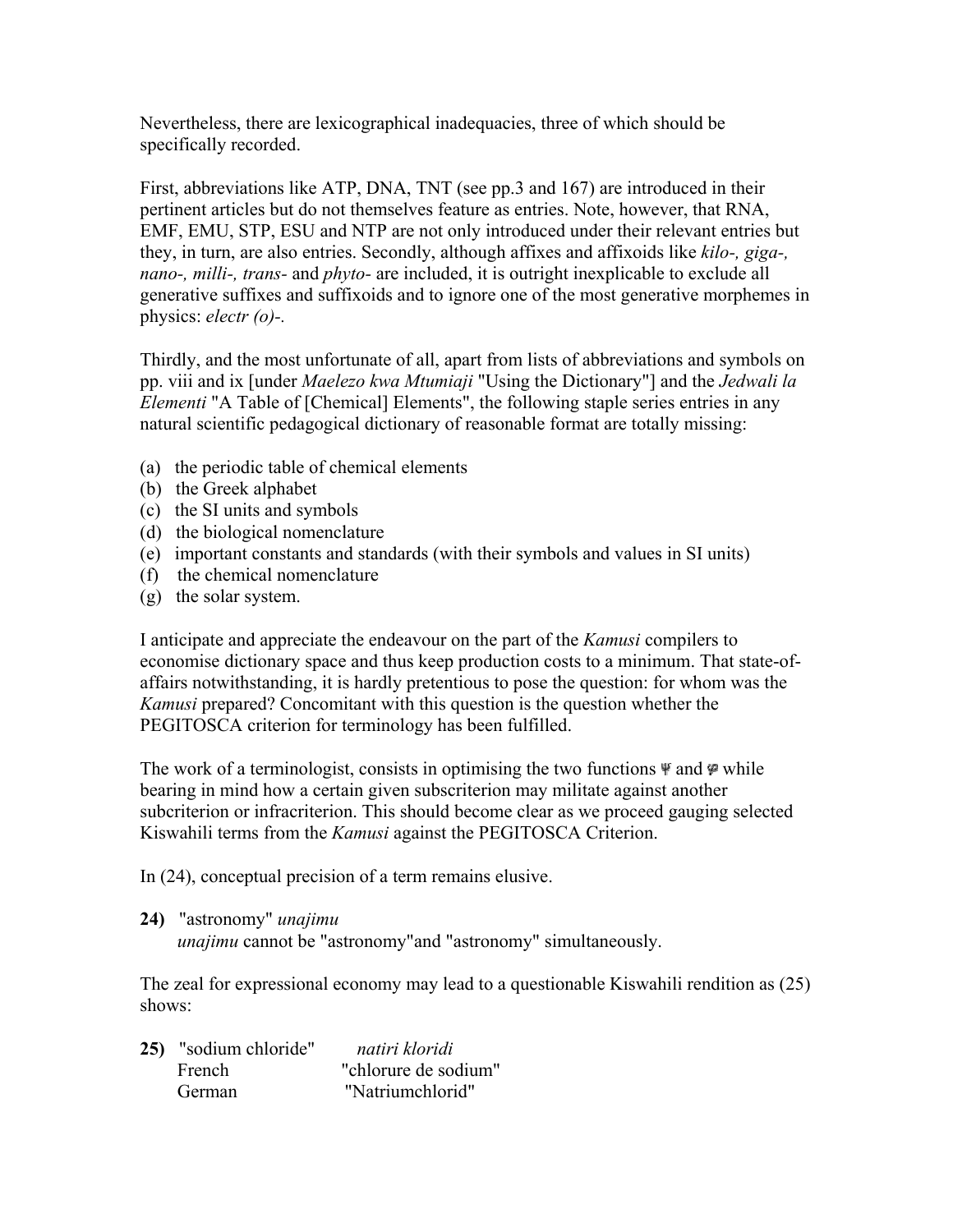We surmise that some of the more careful speakers of Kiswahili would prefer *kloridi ya natiri* to (25).

Generativity, as prompted by the English in (26), is a welcome move towards the extrapolation of the lexical morphology of Kiswahili.

| 26) "magnet" | sumaku    |
|--------------|-----------|
| "magnetism"  | usumaku   |
| "magnetise"  | sumakisha |

Compliance with internationality of terminology does not merely entail kiswahilisation of the English terms derived from Greco - Latin but, rather, the adoption of internationally stipulated symbols as in

**27)** "xenon" *zenoni*Xe

The term equivalent to "xenon" may even be entirely native; but the symbol for the chemical element xenon is the internationally binding "Xe".

The *Kamusi* compilers are inconsistent in their attempt to meet the subcriterion of transparency. I cannot discern any terminological reason why in (28) presumably with the exception of (28a) expressional transparency is incomplete.

| "quantised"<br>28a)  | iliyokwantishwa      |
|----------------------|----------------------|
| "univalent"<br>28b)  | -a valensimoja       |
| "pentavalent"        | pentavalenti         |
| "phytophagy"<br>28c) | ulajimimea           |
| "saprophyte"         | saprofiti            |
| 28d) "photolysis"    | uvunjikajikimwanga   |
| "hydrolysis"         | majimvunjo           |
| "dialysis"           | dialisisi            |
| "electrolysis        | elecktrolisisi       |
| "pyrolysis"          | pirolisisi           |
| "glycolysis"         | glikolisisi          |
| "plasmolysis"        | plazimolisisi        |
| "thermometry"        | upimaji halijoto     |
| "pyrometry"          | pirometri            |
| "calorimetry"        | upimaji joto         |
| "hydrophyte"<br>28e) | kimeamajini          |
| "halophyte"          | mmeachumvi           |
| "xerophytes"         | zerofita             |
| "xerophytic"         | -a zeromofi<br>(sic) |
| "sulphuric"<br>28f)  | sulfuriki            |
| "sulphurous"         | sulfurasi            |
| 28g) "petrology"     | petrolojia           |
| "zoology"            | zuolojia             |